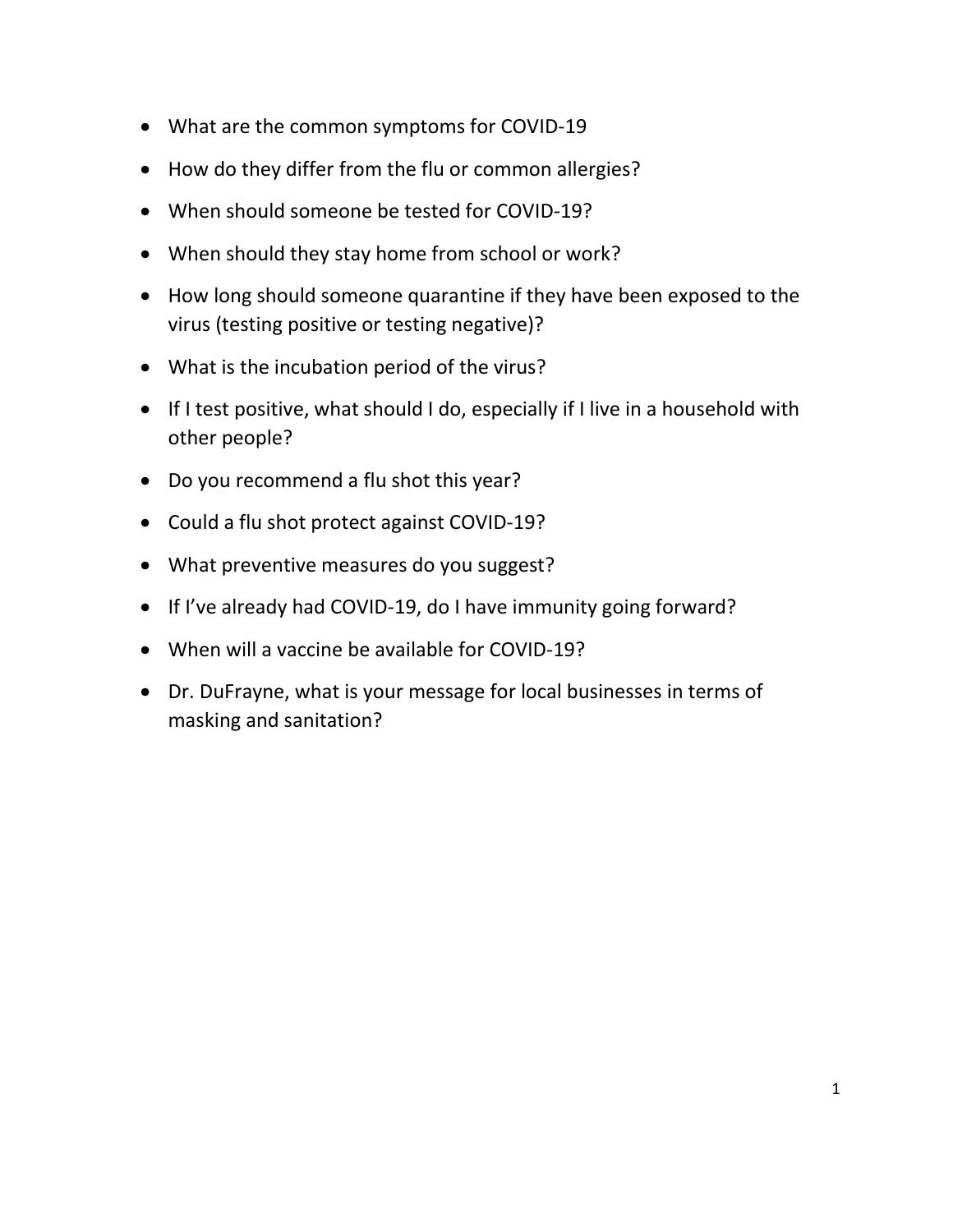Symptoms associated with coronavirus disease 2019 (COVID-19)

- $\bullet$  Fever 43%
- $\bullet$  Cough 50%
- Headache 35%
- Myalgia (aching muscles) 35%
- Dyspnea (difficulty breathing, new or worsening over baseline) 30%
- Sore throat 20%
- Anosmia (loss of smell) or other smell abnormalities 10%
- Ageusia (loss of taste) or other taste abnormalities 10%

- Chills/rigors
- Rhinorrhea and/or nasal congestion
- Nausea/vomiting
- Diarrhea
- Fatigue
- Confusion
- Chest pain or pressure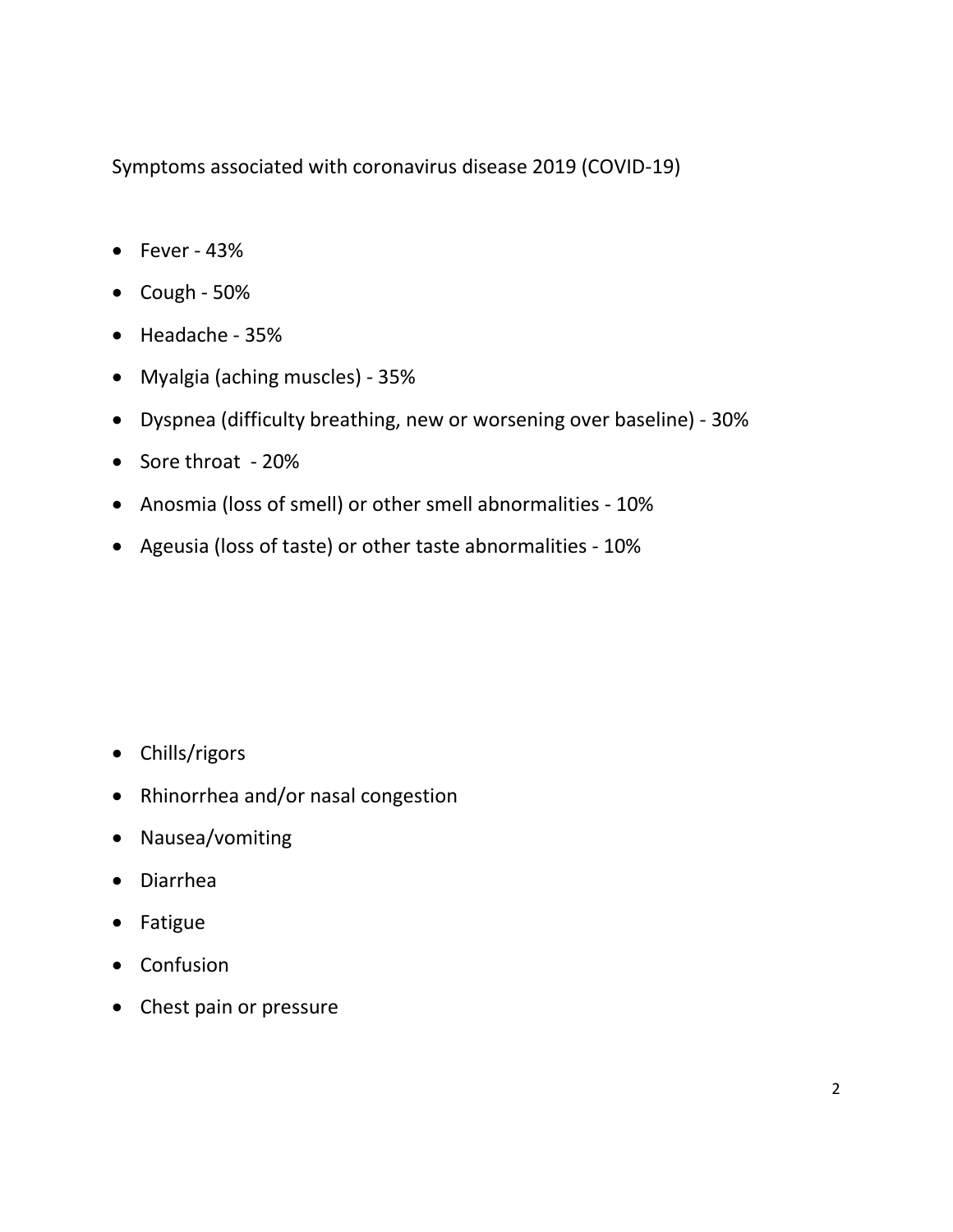# **Is there a way to distinguish COVID-19 clinically from other respiratory illnesses, particularly influenza?**

No, the clinical features of COVID-19 overlap substantially with influenza and other respiratory viral illnesses. There is no way to distinguish among them without testing.

### **Incubation period**?

The incubation period for COVID-19 is generally within 14 days following exposure, with most cases occurring approximately four to five days after exposure.

### **Whom to test?**

Symptomatic patients — If possible, all symptomatic patients (fever, cough, headache, sore throat, difficulty breathing, muscle aches, and loss of smell or taste, muscle aches) should undergo testing.

Select asymptomatic individuals — Testing certain asymptomatic individuals may also be important for public health or infection control purposes. Indications for testing asymptomatic individuals include:

- Following close contact with an individual with COVID-19 (this includes neonates born to mothers with COVID-19). The time to detectable RNA following exposure is unknown, so the optimal time to test for COVID-19 following exposure is uncertain; five to seven days post exposure is recommended based on the average incubation period. Even if a contact has a negative viral test following exposure, quarantine is still suggested in most.
- Symptomatic residents in long-term care facilities, correctional and detention facilities, homeless shelters. This includes testing in response to identified COVID-19 cases within the facility as well as intermittent screening of employees and residents.
- Screening hospitalized patients at locations where prevalence is high (e.g., ≥10 percent PCR positivity in the community).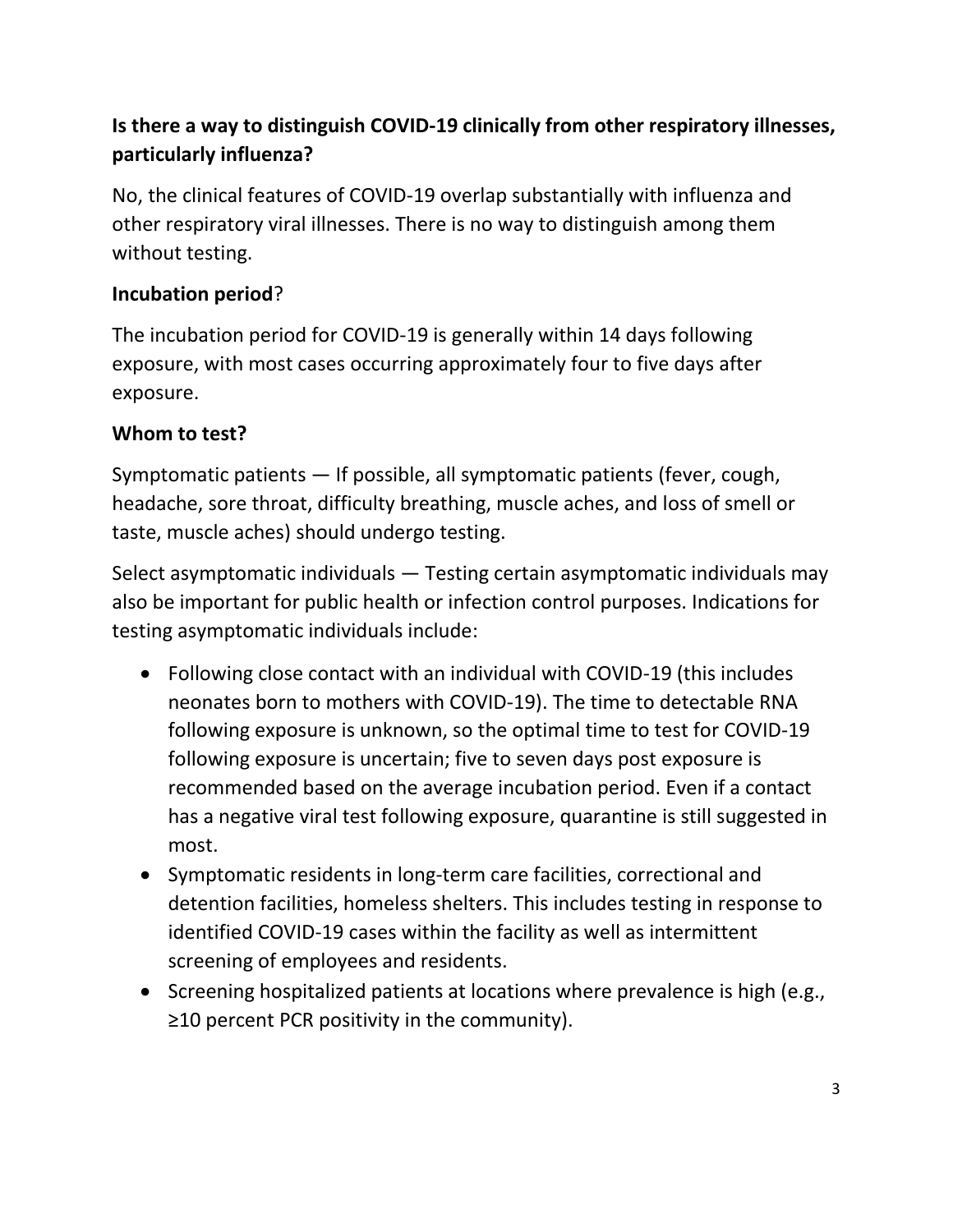- Prior to time-sensitive surgical procedures or aerosol-generating procedures.
- Prior to receiving immunosuppressive therapy (including prior to transplantation.)

## **When should patients with confirmed or suspected COVID-19 be advised to stay home or to seek medical care?**

Home management is appropriate for most patients with mild symptoms (e.g., fever, cough, and/or muscle aches without difficulty breathing), provided they can be adequately isolated, monitored, and supported. However, if there are any risk factor for more severe illness such as heart disease, COPD, diabetes, and hypertension, clinical evaluation is recommended even if the symptoms are mild.

Patients being managed at home should be educated about the potential for worsening disease and advised to closely monitor for symptoms of more serious disease, including dyspnea or persistent chest pain. The development of these symptoms should prompt clinical evaluation and possible hospitalization.

### **What advice should be given to patients with known or presumed COVID-19 managed at home?**

- Supportive care with antipyretics/analgesics (e.g., [acetaminophen\)](/contents/acetaminophen-paracetamol-drug-information?search=covid+vs+flu&topicRef=127454&source=see_link) and hydration.
- Close contact with their health care provider.
- Monitoring for clinical worsening, particularly the development of new or worsening dyspnea, which should prompt clinical evaluation and possible hospitalization.
- Separation from other household members, including pets (e.g., staying in a separate room when possible and wearing a mask when in the same room).
- Frequent hand washing for all family members.
- Frequent disinfection of commonly touched surfaces.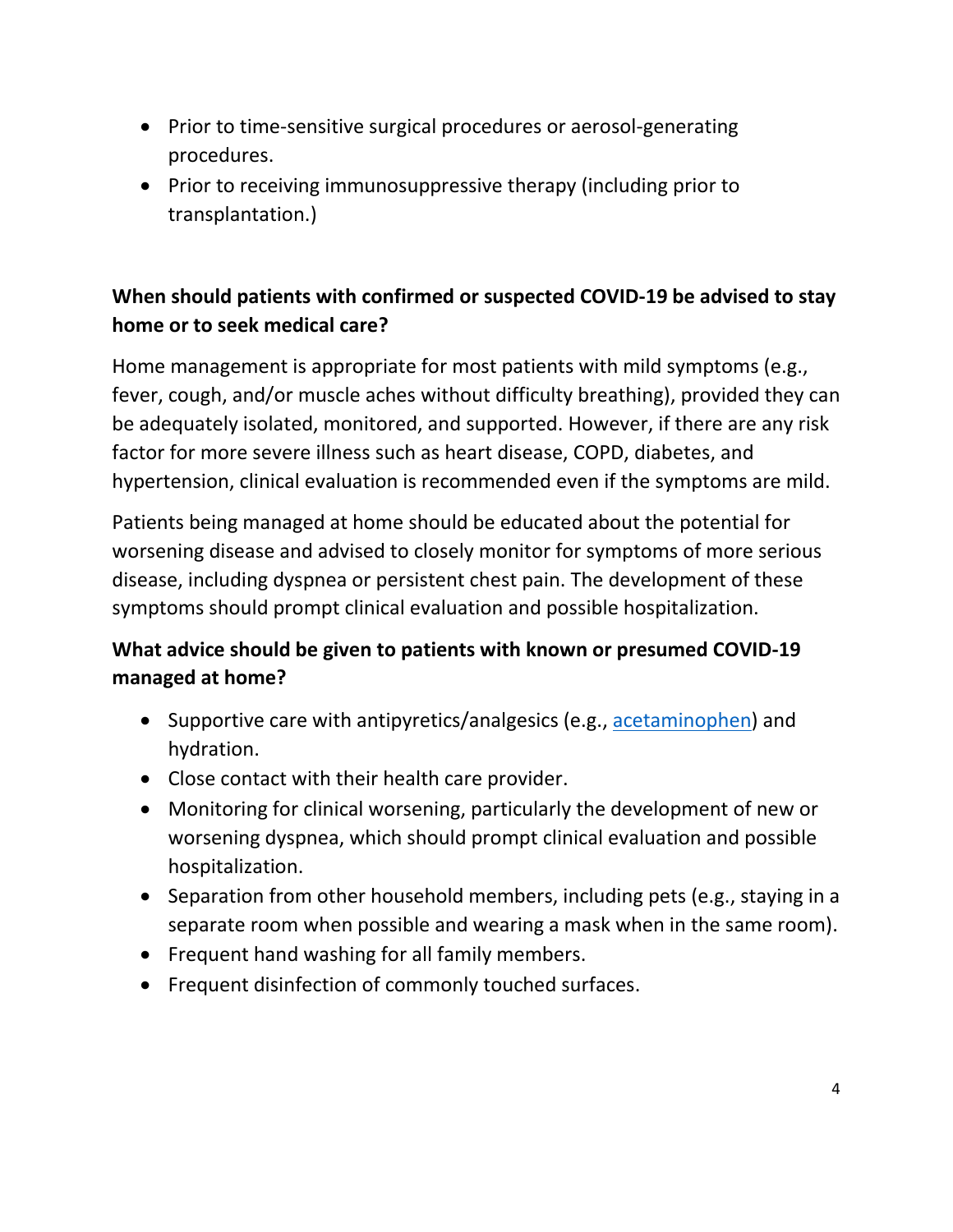## **How long should patients cared for at home stay isolated?**

For symptomatic patients cared for at home, isolation can usually be discontinued when the following criteria are met:

- At least 10 days have passed since symptoms first appeared AND
- At least one day (24 hours) has passed since resolution of fever without the use of fever-reducing medications AND
- There is improvement in symptoms (e.g., cough, shortness of breath)

For those who had severe disease or are severely immunocompromised, the duration of isolation may need to be extended.

In some cases, patients may have had laboratory-confirmed COVID-19 but did not have any symptoms when they were tested. In such patients, home isolation may be discontinued using a time-based strategy (when at least 10 days have passed since the date of their first positive COVID-19 test) as long as there was no evidence of subsequent illness.

#### **INFECTION CONTROL IN THE HOME SETTING**

Home management is appropriate for patients with mild infection who can be adequately isolated in the outpatient setting.

Management of such patients should include instructions on how to prevent transmission to others.

- Isolation at home  $-$  Outpatients with suspected or confirmed COVID-19 (including those awaiting test results) should stay at home and try to separate themselves from other people and animals in the household. They should also avoid having visitors enter the home.
- Patients should wear a face mask if they must be in the same room (or vehicle) as other people for source control.
- Caregivers and those sharing a living space with individuals with known or suspected COVID-19 wear medical masks when in the same room as the patient.
- Limiting the number of caregivers and, if possible, using caregivers who do not have risk factors for developing severe disease.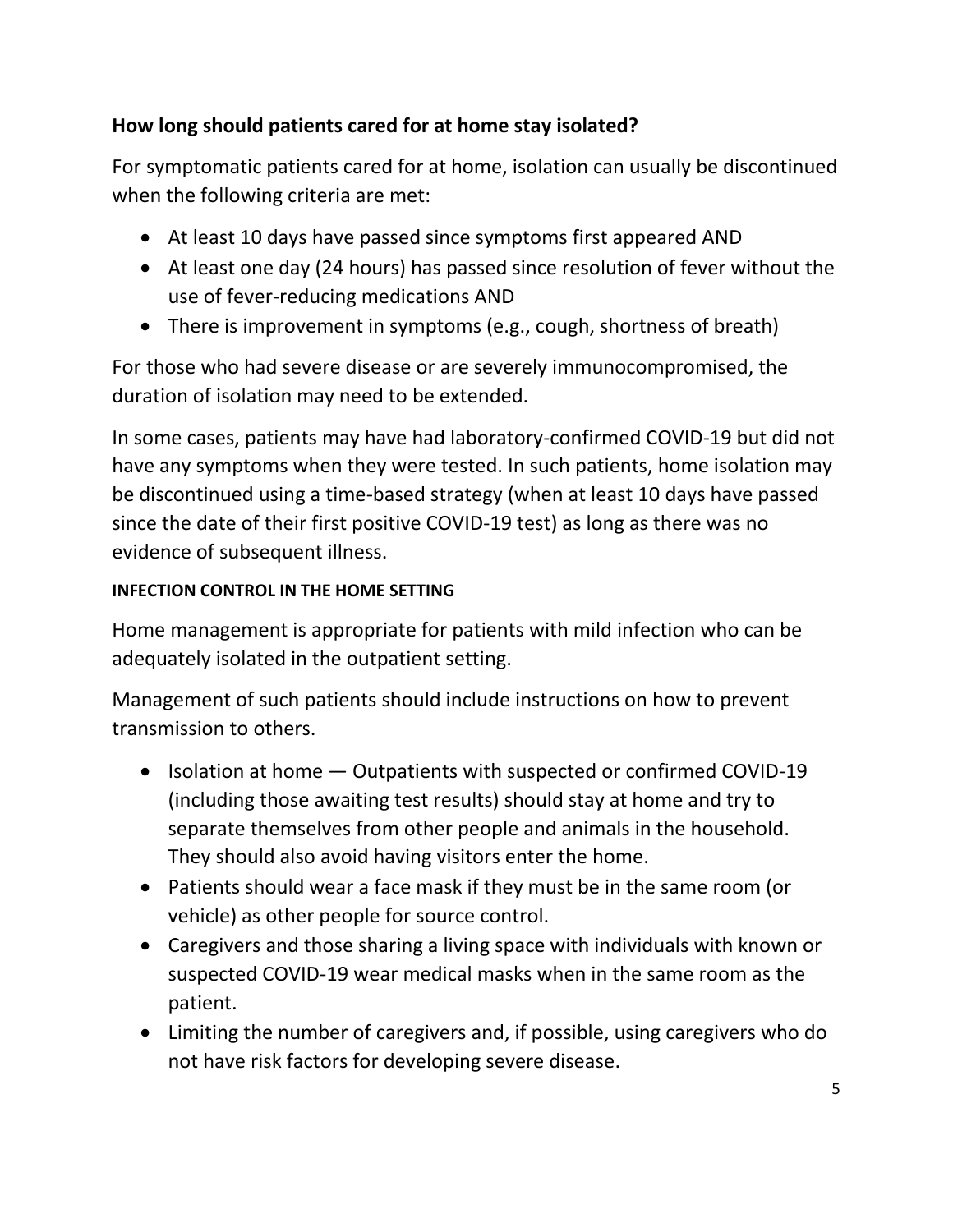- Having patients use a separate bedroom and bathroom, if available.
- Minimizing patients' exposure to shared spaces and ensuring shared spaces in the home have good air flow, such as an air conditioner or an opened window.
- Ensuring caregivers perform hand hygiene after any type of contact with patients or their immediate environment. In addition, caregivers should wear gloves when touching the patient's blood, stool, or body fluids, such as saliva, sputum, nasal mucus, vomit, and urine.
- Educate caregivers on how to carefully put on and take off PPE. As an example, caregivers should first remove and dispose of gloves, and then immediately clean their hands with soap and water or alcohol-based hand sanitizer. After that, the mask (if used) should be removed, and the caregiver should again perform hand hygiene.
- **Instruct family members to avoid sharing dishes, drinking glasses, cups, in the same of the start of start and start and start and start and start and start and start and start and start and start and start and start and** eating utensils, towels, bedding, or other items with the patient. After the patient uses these items, they should be washed thoroughly; disposable gloves should be worn when handling these items. In addition, thermometers should not be shared, or should be thoroughly disinfected before use by other household members.

**Disinfection** — Disinfection of frequently touched surfaces is also important. In the home, high-touch surfaces should be cleaned and disinfected daily. These include tables, hard-backed chairs, doorknobs, light switches, remote controls, handles, desks, toilets, and sinks. For disinfection, diluted household bleach solutions, alcohol solutions with at least 70% alcohol, and most common Environmental Protection Agency-registered household disinfectants are thought to be effective.

#### **What are the indications for testing asymptomatic individuals?**

Indications for testing asymptomatic individuals include close contact with an individual with COVID-19, screening in congregate settings (e.g., long-term care facilities, correctional and detention facilities, homeless shelters), and screening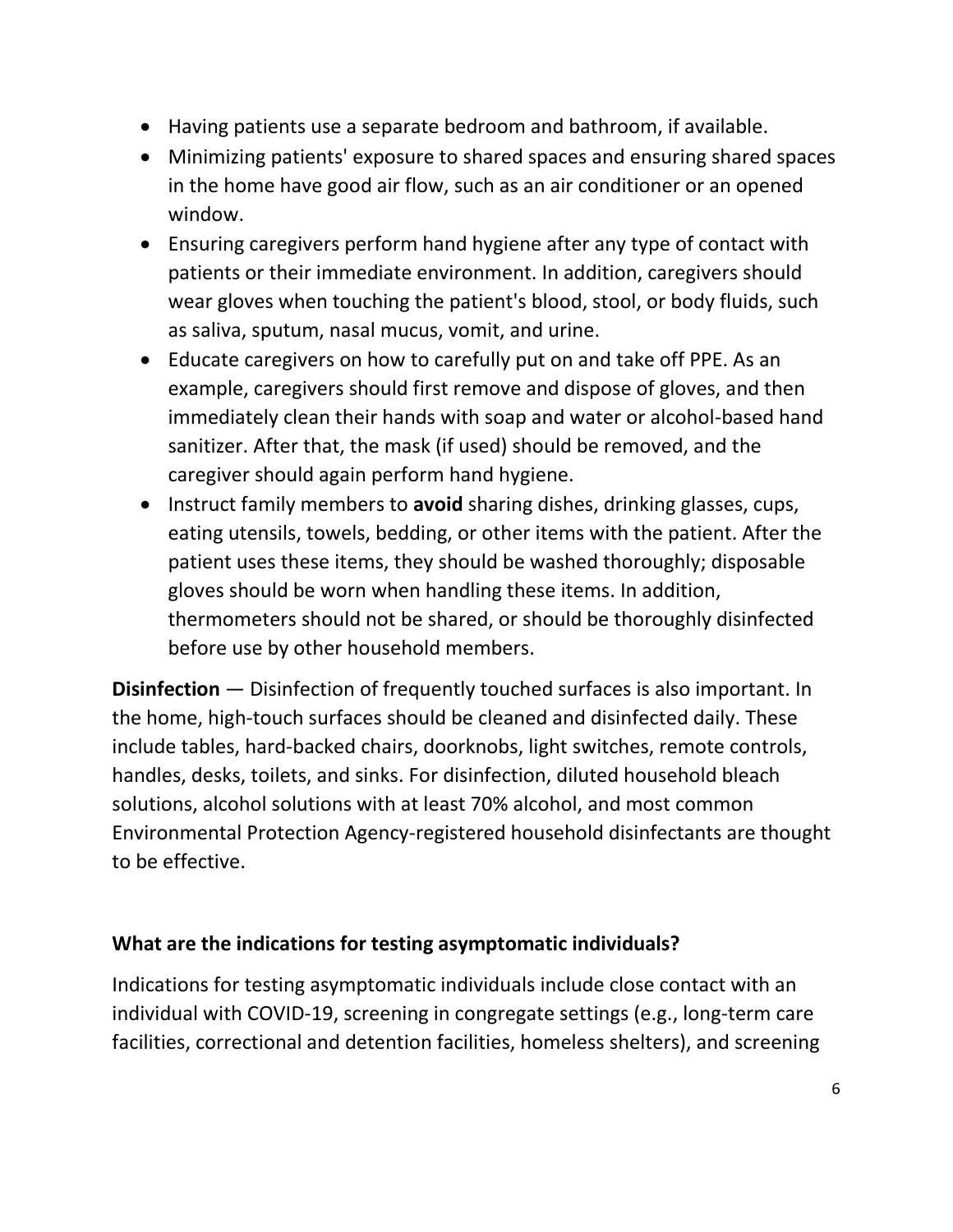hospitalized patients in high-prevalence regions. Screening may also be indicated prior to time-sensitive surgical procedures or aerosol-generating procedures and prior to receiving immunosuppression.

### **Should I use acetaminophen or NSAIDs when providing supportive care?**

Nonsteroidal anti-inflammatory drugs (NSAIDs) have been theorized to cause harm in patients with COVID-19, but clinical data are limited. Given the uncertainty, we use [acetaminophen](/contents/acetaminophen-paracetamol-drug-information?search=covid+vs+flu&topicRef=127454&source=see_link) as the preferred antipyretic agent for most patients rather than NSAIDs. If NSAIDs are needed, we use the lowest effective dose. We do not routinely discontinue NSAIDs in patients using them for the management of chronic illnesses.

# **Does protective immunity develop after SARS-CoV-2 infection? Can reinfection occur?**

Antibodies to the virus are induced in those who have become infected. Preliminary evidence suggests that some of these antibodies are protective, but this remains to be definitively established. Moreover, it is unknown whether all infected patients mount a protective immune response and how long any protective effect will last. Rare cases of probable reinfection have been reported.

## **What should I tell patients about donating blood or plasma during the pandemic?**

Blood donation is particularly important during the pandemic due to concerns that the supply could become critically low. Having a history of COVID-19 is not an exclusion to donation as long as the illness resolved at least 14 days prior to donation. Persons who have recovered from COVID-19 are encouraged to donate plasma, because convalescent plasma is an investigational treatment for COVID-19.